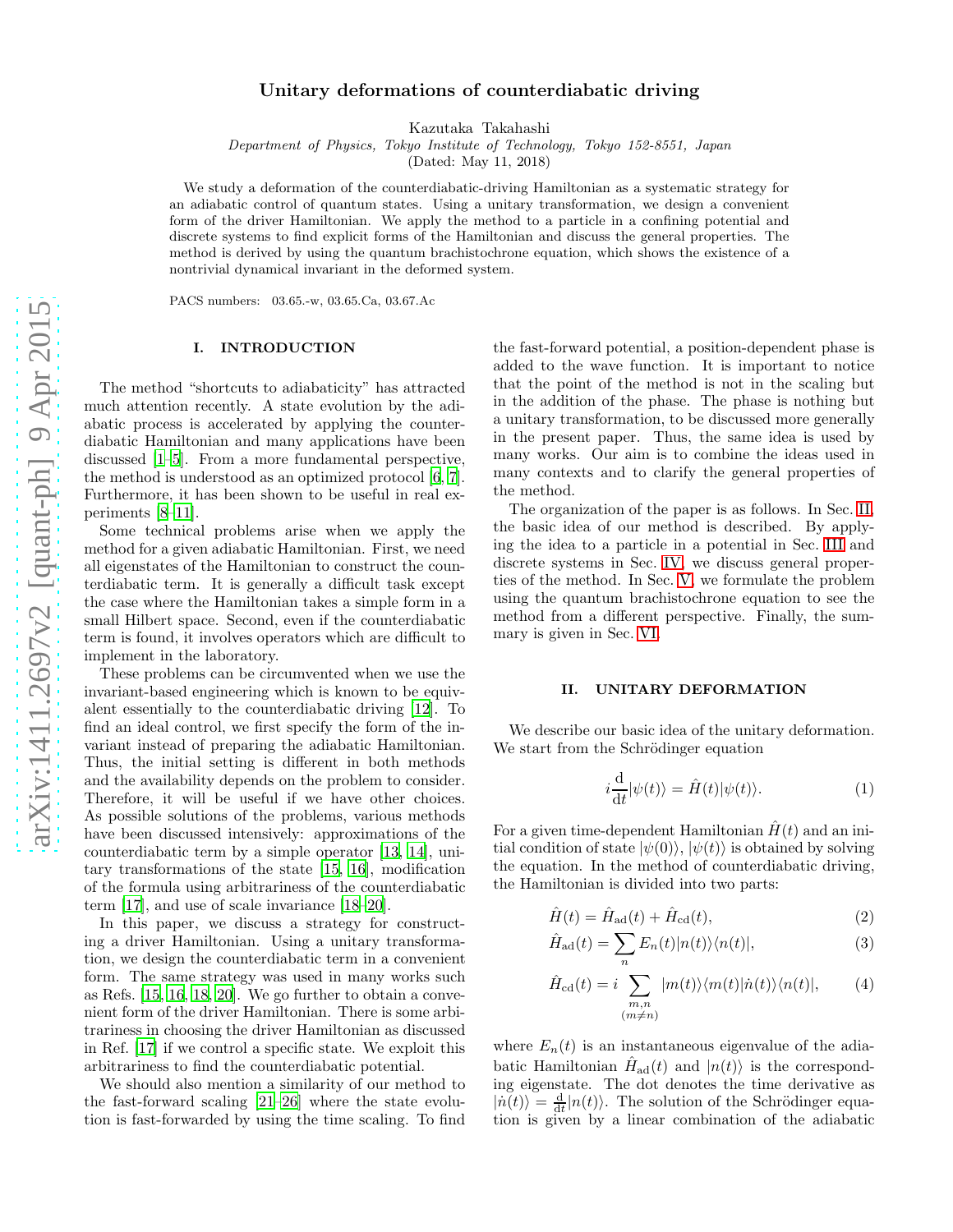states of  $\hat{H}_{\text{ad}}(t)$  defined as

$$
|\psi_n(t)\rangle = \exp\left[-i\int_0^t dt' \left(E_n(t') - i\langle n(t')|n(t')\right)\right]|n(t)\rangle.
$$
\n(5)

This result is very convenient for the ideal control of the system since the deviation from the adiabatic state is prevented by the presence of the counterdiabatic term  $\hat{H}_{\mathrm{cd}}(t)$ .

The assumption here is that the form of  $\hat{H}_{cd}(t)$  becomes complicated and is hard to be realized. Although the counterdiabatic term is specified as in Eq. [\(4\)](#page-0-1), its formal representation based on a spectral decomposition is not a useful one. We introduce a unitary transformation:

$$
|\tilde{\psi}(t)\rangle = \hat{U}_{\psi}(t)|\psi(t)\rangle.
$$
 (6)

The Schrödinger equation takes the form

$$
i\frac{\mathrm{d}}{\mathrm{d}t}|\tilde{\psi}(t)\rangle = \hat{H}_U(t)|\tilde{\psi}(t)\rangle,\tag{7}
$$

$$
\hat{H}_U(t) = \hat{U}_{\psi}(t)\hat{H}(t)\hat{U}_{\psi}^{\dagger}(t) - i\hat{U}_{\psi}(t)\frac{\mathrm{d}\hat{U}_{\psi}^{\dagger}(t)}{\mathrm{d}t}.
$$
 (8)

We want to find a convenient form of potential term  $\hat{V}_{\psi}(t)$ such that the following relation is satisfied:

$$
\hat{H}_U(t)|\tilde{\psi}(t)\rangle = (\hat{H}_{\text{ad}}(t) + \hat{V}_{\psi}(t))|\tilde{\psi}(t)\rangle.
$$
 (9)

We note that the equality  $\hat{H}_U(t) = \hat{H}_{ad}(t) + \hat{V}_{\psi}(t)$  is not necessarily satisfied. With the potential term, the state follows an adiabatic passage which is different from the original one although the adiabatic Hamiltonian is the same in both the evolutions. In realistic applications developing a specific initial state to a final one, we impose the condition that the unitary operator  $\hat{U}_{\psi}(t)$  goes to zero at initial and final times. We consider such conditions in the following examples.

There is of course a large amount of arbitrariness in the choice of the unitary transformation. Our aim is to establish the general strategy to determine the driving potential  $\hat{V}_{\psi}(\vec{t})$ . We note that the form of the potential  $\hat{V}_{\psi}(t)$  crucially depends on the state  $|\psi(t)\rangle$  to accelerate. If we change the state, the form will be changed accordingly. The original counterdiabatic driving is applied to any state. By abandoning such a universal property, we can use the convenient acceleration potential. However, we show in the following that the potential can be effectively independent of states in some special cases.

## <span id="page-1-0"></span>III. INFINITE HILBERT SPACE

In this section, we study one-particle systems in a position-dependent potential. The adiabatic Hamiltonian is given by

$$
\hat{H}_{\rm ad}(t) = \frac{\hat{\mathbf{p}}^2}{2m} + U(\hat{\mathbf{r}}, t). \tag{10}
$$

A time dependence is present in the potential function U.

#### A. One-dimensional system

For one-dimensional bound states in a confining potential  $U(\hat{x}, t)$ , the wave function is real and one can simplify the formula of the potential. The adiabatic state corresponding to an eigenvalue  $E_n(t)$  is represented as

<span id="page-1-1"></span>
$$
\psi_n(x,t) = \exp\left(-i \int_0^t dt' E_n(t')\right) \varphi_n(x,t), \quad (11)
$$

where  $\varphi_n(x,t)$  is real. We note that the additional phase due to the parallel transport is absent since  $\langle \varphi_n(t)|\dot{\varphi}_n(t)\rangle = 0.$ 

In this system, the counterdiabatic term depends not only on the position operator  $\hat{x}$  but also on the momentum operator  $\hat{p}$ , which is inconvenient in practical applications. We consider the unitary deformation to control the system by a local potential  $V_n(\hat{x}, t)$ . We define the new state

<span id="page-1-3"></span>
$$
\tilde{\psi}_n(x,t) = e^{-i\phi_n(x,t)} \psi_n(x,t),\tag{12}
$$

where  $\phi_n(x, t)$  is a real function. This new state satisfies the Schrödinger equation

$$
i\frac{\partial}{\partial t}\tilde{\psi}_n(x,t) = \left(-\frac{1}{2m}\frac{\partial^2}{\partial x^2} + U(x,t) + V_n(x,t)\right)\tilde{\psi}_n(x,t).
$$
\n(13)

Using the properties that  $\psi_n$  is factorized as Eq. [\(11\)](#page-1-1) and  $\varphi_n(x,t)$  is real, we obtain

$$
\frac{\partial \phi_n}{\partial t} + E_n = \frac{1}{2m} \left( \frac{\partial \phi_n}{\partial x} \right)^2 + U + V_n - \frac{1}{2m} \frac{\frac{\partial^2 \phi_n}{\partial x^2}}{\phi_n}, (14)
$$

$$
\frac{\partial \varphi_n^2}{\partial t} = \frac{1}{m} \frac{\partial}{\partial x} \left( \frac{\partial \phi_n}{\partial x} \varphi_n^2 \right).
$$
(15)

The first equation at the classical limit represents the Hamilton-Jacobi equation and the second one is the continuity equation. We note that the role of the additional phase  $\phi_n(x, t)$  is to induce a current with the probability density unchanged. The current is exactly equal to zero in the original wave function, which is not appropriate to describe the present dynamical problem.

Since  $\varphi_n(x,t)$  represents the eigenstate of the adiabatic Hamiltonian, we have the relation

$$
E_n(t) = -\frac{1}{2m} \frac{\frac{\partial^2 \varphi_n(x,t)}{\partial x^2}}{\varphi_n(x,t)} + U(x,t). \tag{16}
$$

Using this, we can write the potential as

<span id="page-1-2"></span>
$$
V_n(x,t) = \frac{\partial \phi_n(x,t)}{\partial t} - \frac{1}{2m} \left( \frac{\partial \phi_n(x,t)}{\partial x} \right)^2.
$$
 (17)

The phase  $\phi_n(x,t)$  is determined from the continuity equation as

$$
\phi_n(x,t) = m \int_{x^*}^x dx_1 \frac{\int_{x^*}^{x_1} dx_2 \frac{\partial \rho_n(x_2,t)}{\partial t}}{\rho_n(x_1,t)},
$$
(18)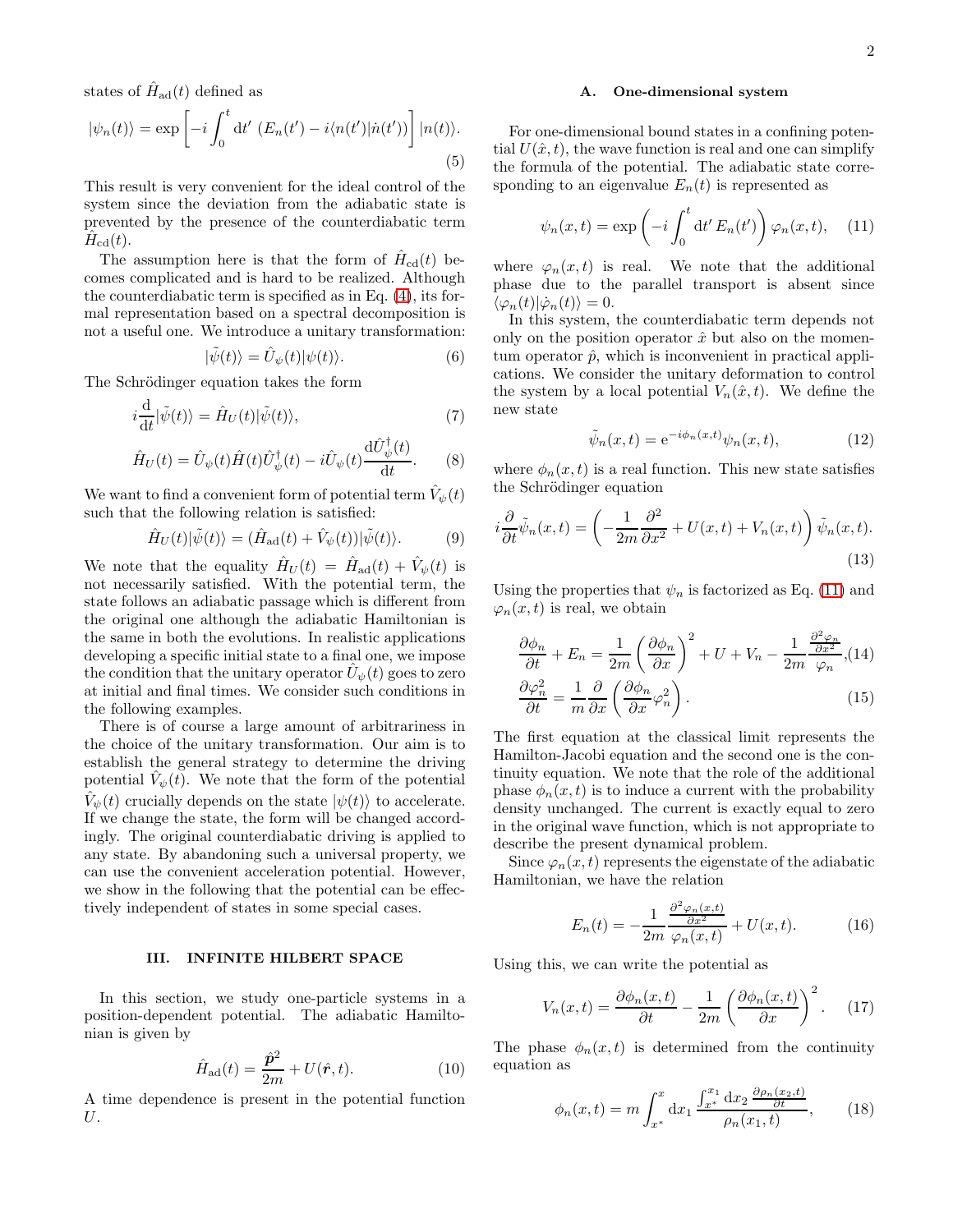where  $x^*$  is a reference point and  $\rho_n(x,t) = \varphi_n^2(x,t)$  represents the probability density. Thus, once if we know the probability density of the adiabatic state, we can calculate the counterdiabatic potential. We note that it is not necessary to know the form of the counterdiabatic term to find the potential. Therefore, this formula can be a general strategy to obtain the counterdiabatic driving.

The form of the potential depends on the adiabatic state as it is labeled by the index  $n$ . We show that it is independent of  $n$  for several typical situations. First, we consider the transport dynamics. The potential is given by

<span id="page-2-1"></span>
$$
U(x,t) = U_0(x - x_0(t)),
$$
\n(19)

where  $x_0(t)$  is a real function and describes the translation of the potential. The probability density takes the form

$$
\rho_n(x,t) = f_n(x - x_0(t)).
$$
\n(20)

In this case, the phase is obtained from the continuity equation as

<span id="page-2-0"></span>
$$
\phi_n(x,t) = -m\dot{x}_0(t)(x - x_0(t)) + m\dot{x}_0(t)(x^* - x_0(t))
$$

$$
+m\dot{x}_0(t)f_n(x^* - x_0(t))\int_{x^*}^x \frac{dx_1}{f_n(x_1 - x_0(t))}.
$$
\n(21)

The corresponding potential is calculated from Eq. [\(17\)](#page-1-2). The result depends on the function  $f_n$ , which means that the counterdiabatic potential crucially depends on the state to accelerate. However, the last term in Eq. [\(21\)](#page-2-0) can be neglected if we set  $f_n(x^* - x_0(t)) = 0$ . For bound states, we can set  $x^* = \infty$  or  $-\infty$ . In this case, the second term in Eq. [\(21\)](#page-2-0) is divergent but it is an irrelevant energy shift and does not affect the adiabatic state. We can use the phase

$$
\phi_n(x,t) = -m\dot{x}_0(t)(x - x_0(t)).
$$
\n(22)

The potential is given by

$$
V_n(x,t) = -m\ddot{x}_0(t)(x - x_0(t)) + \frac{m}{2}\dot{x}_0^2(t)
$$
  
=  $-m\ddot{x}_0(t)x + c(t)$ , (23)

where  $c(t)$  is an irrelevant function which is proportional to the identity operator. We can conclude that this counterdiabatic potential works for arbitrary bound states  $\varphi_n(x,t)$  in the present system with the potential [\(19\)](#page-2-1).

Second, we consider the case where the potential takes the form

$$
U(x,t) = \frac{1}{\xi^2(t)} U_0\left(\frac{x}{\xi(t)}\right). \tag{24}
$$

A positive function  $\xi(t)$  represents the dilatation. With this potential, the probability density is given by

$$
\rho_n(x,t) = \frac{1}{\xi(t)} f_n\left(\frac{x}{\xi(t)}\right),\tag{25}
$$

where  $f$  is a positive function. Then, the phase is given by

<span id="page-2-2"></span>
$$
\phi_n(x,t) = -\frac{m \xi(t)}{2 \xi(t)} (x^2 - x^{*2})
$$

$$
+m\xi(t)x^* f_n\left(\frac{x^*}{\xi(t)}\right) \int_{x^*/\xi(t)}^{x/\xi(t)} \frac{dz_1}{f_n(z_1)}.
$$
 (26)

The last term is neglected if we set  $f_n(x^*/\xi(t)) = 0$ . In that case, we obtain the corresponding counterdiabatic potential

$$
V_n(x,t) = -\frac{m}{2} \frac{\ddot{\xi}(t)}{\xi(t)} x^2 + c(t).
$$
 (27)

The last term represents an irrelevant shift.

The same systems are analyzed in Refs. [\[18](#page-8-12)[–20](#page-8-13)] as the scale-invariant driving. A system in a moving harmonic potential is analyzed in Ref. [\[27\]](#page-8-17). Our results are consistent with theirs. However, we note that the potential depends on the adiabatic state in principle. The dependence can be included to an irrelevant term in principle but we can consider the state dependent potential by keeping the last term of Eqs. [\(21\)](#page-2-0) and [\(26\)](#page-2-2).

Our formulation can also be applied to systems with the Lewis-Leach potential which are generalizations of the above examples [\[28\]](#page-8-18). Fast-forwarding of the state was studied in Ref. [\[24](#page-8-19)] and we can perform a similar analysis to that system.

As we mentioned in the Introduction, the idea of using the unitary transformation is the same as in the fastforward method [\[21](#page-8-14)[–26\]](#page-8-15). However, instead of the time reparametrization, the acceleration of the adiabatic motion is considered in Ref. [\[24\]](#page-8-19) and in our formulation. Furthermore, we can consider a more generalized form of the unitary transformation which cannot be interpreted as the addition of the phase as in Eq. [\(12\)](#page-1-3). This transformation is demonstrated in the example of the next section.

#### B. Generalization

We extend the method to systems in arbitrary dimensions. We write the original adiabatic state as

$$
\psi_n(\mathbf{r},t) = e^{-i\int_0^t dt' E_n(t') - i\phi_n^{(0)}(\mathbf{r},t)} \sqrt{\rho_n(\mathbf{r},t)}.
$$
 (28)

Introducing the new state  $\tilde{\psi}_n(\mathbf{r},t) = e^{-i\phi_n(\mathbf{r},t)} \psi_n(\mathbf{r},t),$ we obtain the continuity equation

<span id="page-2-3"></span>
$$
\frac{\partial \rho_n}{\partial t} = \frac{1}{m} \nabla \cdot (\rho_n \nabla \phi_n), \qquad (29)
$$

and the potential

<span id="page-2-4"></span>
$$
V_n = \dot{\phi}_n - \frac{1}{2m} \left( \mathbf{\nabla} \phi_n \right)^2 + \dot{\phi}_n^{(0)} - \frac{1}{m} \mathbf{\nabla} \phi_n^{(0)} \cdot \mathbf{\nabla} \phi_n \tag{30}
$$

We note that the original adiabatic state satisfies the relation

$$
\nabla \cdot \left(\rho_n \nabla \phi_n^{(0)}\right) = 0,\tag{31}
$$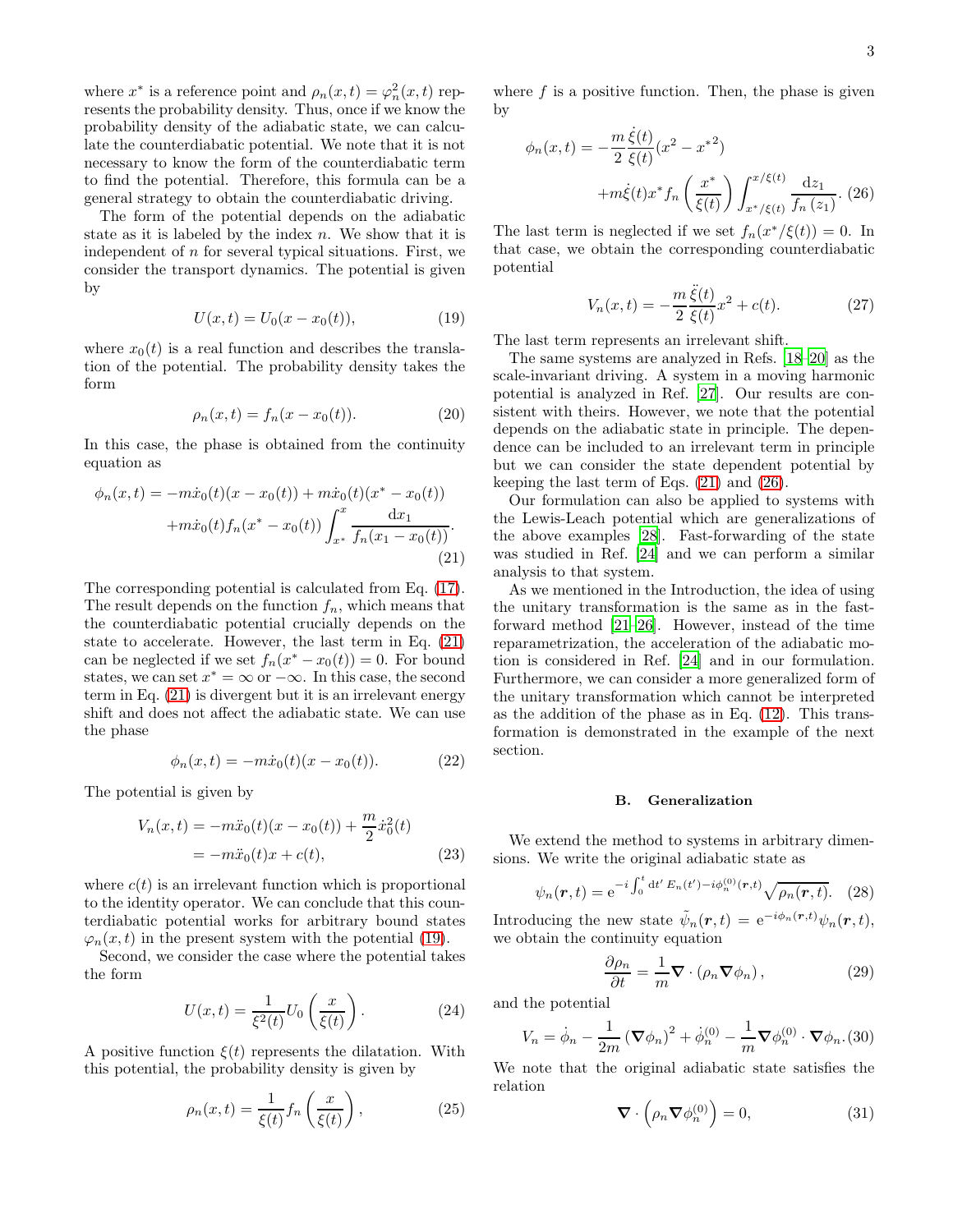which means that the original current is in the form of  $\boldsymbol{j}^{(0)} = \boldsymbol{\nabla} \times \boldsymbol{A}.$ 

Once we find the original wave function, we can calculate the potential by solving the above equations. It is interesting to see that the problem of the level degeneracy does not exist in the present method. It was a serious problem of the counterdiabatic driving where the counterdiabatic term [\(4\)](#page-0-1) goes to infinity at the degenerate point. Instead, the phase can be infinity when the probability density becomes zero at some point. This problem was recognized in the fast-forward method [\[22](#page-8-20), [23,](#page-8-21) [26\]](#page-8-15).

The form of the counterdiabatic potential depends on the adiabatic state in principle. In the following, we treat several examples to study typical properties of the potential.

### C.  $1/r$  potential

We study the potential for the hydrogen atom:

$$
U(r,t) = -\frac{1}{m\xi(t)|r - r_0(t)|}.
$$
 (32)

 $r_0(t)$  describes translation and  $\xi(t)$  dilatation. The wave function of the ground state is real and we have  $\phi^{(0)} = 0$ . The probability density is given by

$$
\rho(\mathbf{r},t) = \frac{1}{\pi \xi^3(t)} \exp\left(-\frac{2|\mathbf{r} - \mathbf{r}_0(t)|}{\xi(t)}\right). \tag{33}
$$

We first consider the case with t-independent  $\xi$ . Then, the phase  $\phi$  becomes a function of  $\phi(r(t))$  where  $r(t)$  =  $|r - r_0(t)|$ . Solving the continuity equation, we obtain

$$
\frac{\partial \phi}{\partial r(t)} = m\dot{r}(t) \left( 1 + \frac{\xi}{r(t)} + \frac{\xi^2}{2r^2(t)} \right), \quad (34)
$$

where we take the reference point  $r^*$  to be infinity. Correspondingly, the potential is

$$
V = m\ddot{r}(t)\left(r(t) + \xi \ln r(t) - \frac{\xi^2}{2r(t)}\right) - \frac{m\dot{r}^2(t)}{2}\frac{\xi^2}{r^2(t)}\left(1 + \frac{\xi}{2r(t)}\right)^2.
$$
 (35)

This result can be understood qualitatively. We need a strong attraction at  $r = r_0(t)$  to avoid deviation from the trapped state in a moving potential.

In the case of  $r_0(t) = 0$ ,  $\phi$  is a function of  $z(r, t) =$  $r/\xi(t)$  and t. We obtain

$$
\frac{\partial \phi}{\partial z} = -m\xi \dot{\xi} \left( z - \frac{1}{2} - \frac{1}{4z} \right),\tag{36}
$$

and

$$
V = -\frac{m\xi\ddot{\xi}}{2} \left( z^2 - z - \frac{1}{2} \ln z \right)
$$

$$
-\frac{m\dot{\xi}^2}{2} \left( -z + \frac{1}{4} - \frac{1}{2} \ln z + \frac{1}{4z} + \frac{1}{16z^2} \right). (37)
$$

These results show that the counterdiabatic potential depends on the form of the ground-state wave function and takes a complicated form. There is no useful property in three-dimensional systems as we found in the onedimensional systems.

### <span id="page-3-0"></span>IV. FINITE HILBERT SPACE

We apply the unitary deformation to systems in a finite-dimensional Hilbert space.

### A. General discussions

We consider an N-dimensional system. The adiabatic Hamiltonian is given by Eq. [\(3\)](#page-0-1). The corresponding adiabatic state is written as

$$
|\psi_n(t)\rangle = \exp\left[-i\int_0^t dt' \left(E_n(t') - i\langle n(t')|n(t')\rangle\right)\right]|n(t)\rangle.
$$
\n(38)

We consider the unitary transformation

$$
\hat{U}_n(t) = \exp\left(-i\hat{\phi}^{(n)}(t)\right),\tag{39}
$$

where  $\hat{\phi}^{(n)}(t)$  is a diagonal operator in some basis written as

<span id="page-3-1"></span>
$$
\hat{\phi}^{(n)}(t) = \text{diag}(\phi_1^{(n)}, \phi_2^{(n)}, \dots, \phi_N^{(n)}). \tag{40}
$$

Our goal is to find the potential in a diagonal form:

$$
\hat{V}_n(t) = \text{diag}(v_1^{(n)}, v_2^{(n)}, \dots, v_N^{(n)}). \tag{41}
$$

The unitary-transformed state satisfies the Schrödinger equation

$$
i\frac{\mathrm{d}}{\mathrm{d}t}|\tilde{\psi}_n(t)\rangle = \left(\hat{H}_{\mathrm{ad}}(t) + \hat{V}_n(t)\right)|\tilde{\psi}_n(t)\rangle, \qquad (42)
$$

where  $|\tilde{\psi}_n(t)\rangle = \hat{U}_n(t)|\psi_n(t)\rangle$ . This condition gives

$$
\sum_{a=1}^{N} (\dot{\phi}_a^{(n)} - v_a^{(n)}) \hat{X}_a |n\rangle + i(1 - |n\rangle\langle n|) |n\rangle
$$
  
+(E<sub>n</sub> - e<sup>i\hat{\phi}^{(n)}\hat{H}\_{ad}e^{-i\hat{\phi}^{(n)}}) |n\rangle = 0. (43)</sup>

We consider the case where the adiabatic Hamiltonian is a real symmetric matrix in the present representation. Then, the eigenstate can be represented by a real vector and we can decompose the above equation into the real and imaginary parts as we did in the previous section. We obtain

$$
\begin{aligned}\n(\dot{\phi}_a^{(n)} - v_a^{(n)} + E_n) \langle a | n \rangle \\
-\sum_{b=1}^N \langle a | \hat{H}_{\text{ad}} | b \rangle \cos(\phi_a^{(n)} - \phi_b^{(n)}) \langle b | n \rangle = 0,\n\end{aligned} \tag{44}
$$

$$
\langle a|\dot{n}\rangle - \sum_{b=1}^{N} \langle a|\hat{H}_{\text{ad}}|b\rangle \sin(\phi_a^{(n)} - \phi_b^{(n)})\langle b|n\rangle = 0, \ (45)
$$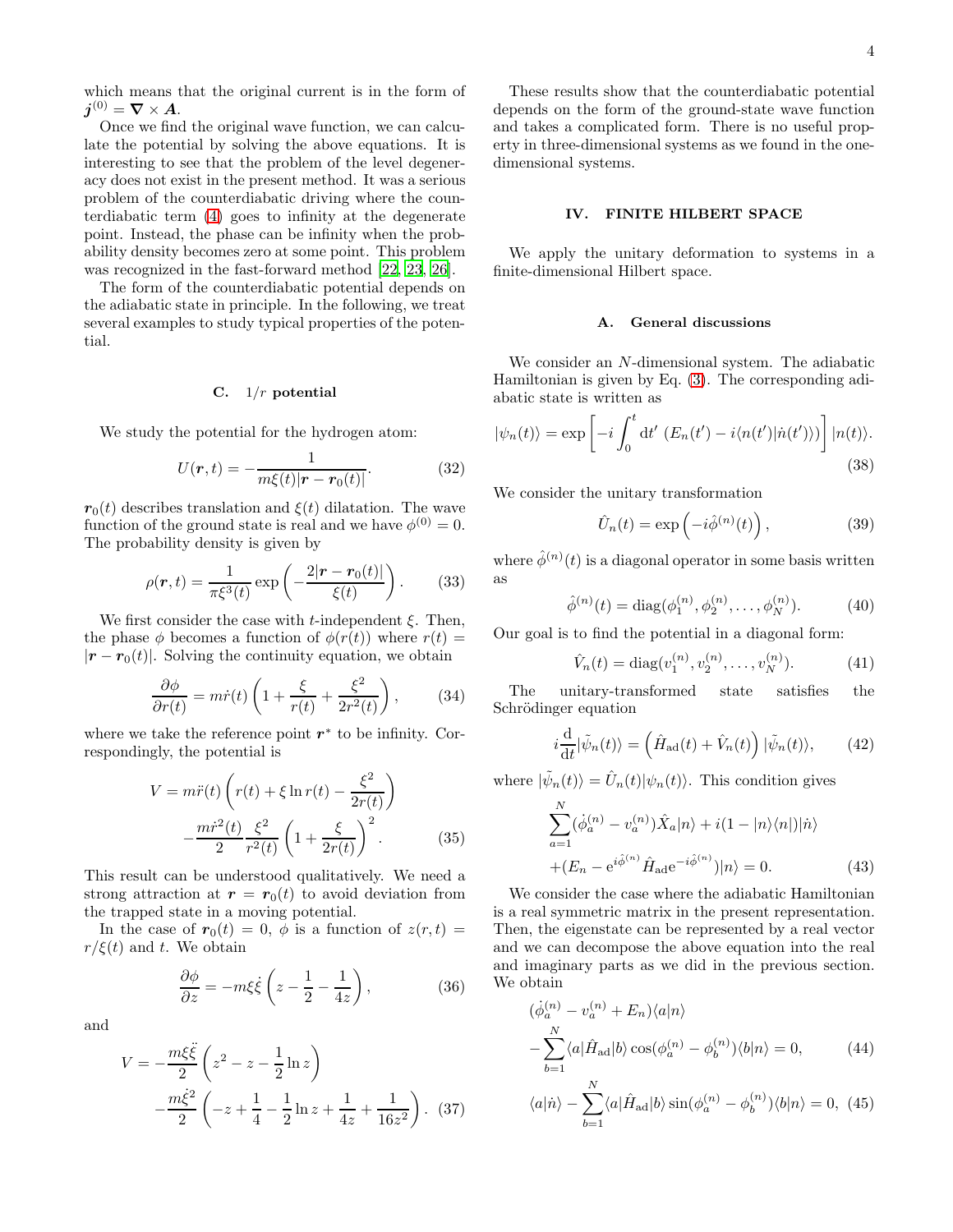where  $\langle a|n \rangle$  denotes the *ath* component of the vector  $|n \rangle$ and  $\langle a|H|b \rangle$  denotes the  $(a, b)$  component of the matrix  $\hat{H}$ . The label a (and b) takes an integer between 1 and N. We note that  $\langle n|\dot{n}\rangle = 0$ . These equations represent the Hamilton-Jacobi equation and the continuity equation, respectively. Since we consider discrete systems, the equations are not written by differential ones. We can obtain the phase  $\phi_a^{(n)}$  from the second equation and the potential  $v_a^{(n)}$  from the first.

Before considering examples, we study the state dependence of the potential. We assume that  $\phi_a^{(n)}$  and  $v_a^{(n)}$  are independent of  $n$ . Then, using the completeness relation, we obtain

<span id="page-4-0"></span>
$$
(\dot{\phi}_a - v_a)\delta_{ab} + \langle a|\hat{H}_{\text{ad}}|b\rangle(1 - \cos(\phi_a - \phi_b)) = 0, (46)
$$

$$
-i\langle a|\hat{H}_{\text{cd}}(t)|b\rangle - \langle a|\hat{H}_{\text{ad}}|b\rangle\sin(\phi_a - \phi_b) = 0, \qquad (47)
$$

where the counterdiabatic Hamiltonian is written as

$$
\hat{H}_{\text{cd}} = i \sum_{n} (1 - |n\rangle\langle n|) |\dot{n}\rangle\langle n| = i \sum_{n} |\dot{n}\rangle\langle n|. \quad (48)
$$

These equations give  $v_a = \dot{\phi}_a$  and  $\langle a | \hat{H}_{\text{cd}} | b \rangle = 0$ . Thus, the present assumption only describes a trivial situation where the counterdiabatic Hamiltonian is zero. We conclude that the potential  $\hat{V}_n(t)$  crucially depends on the state n. However, we can expect that the dependence appears only at the irrelevant energy shift for simple systems. We study this property in the following simple example.

### <span id="page-4-6"></span>B. Two-level systems

As an example, we study the two-level systems described by the Hamiltonian

<span id="page-4-7"></span>
$$
\hat{H}_{\rm ad}(t) = \frac{h(t)}{2} \begin{pmatrix} \cos \theta(t) & \sin \theta(t) \\ \sin \theta(t) & -\cos \theta(t) \end{pmatrix} . \tag{49}
$$

The eigenvalues of  $\hat{H}_{ad}(t)$  are given by  $\pm h(t)/2$ . Each adiabatic state is given, respectively, by

<span id="page-4-8"></span>
$$
|\psi_1(t)\rangle = e^{-i\int_0^t dt' h(t')/2} \begin{pmatrix} \cos\frac{\theta(t)}{2} \\ \sin\frac{\theta(t)}{2} \end{pmatrix},
$$
 (50)

$$
|\psi_2(t)\rangle = e^{i\int_0^t dt' h(t')/2} \begin{pmatrix} -\sin\frac{\theta(t)}{2} \\ \cos\frac{\theta(t)}{2} \end{pmatrix} . \tag{51}
$$

Equation [\(47\)](#page-4-0) is written as

<span id="page-4-1"></span>
$$
\dot{\theta} + h\sin\theta\sin(\phi_1^{(n)} - \phi_2^{(n)}) = 0,\tag{52}
$$

which means that the difference of the phases  $\phi_1^{(n)} - \phi_2^{(n)}$ is independent of  $n$ . The same is true for the potential and we have from Eq. [\(46\)](#page-4-0)

<span id="page-4-2"></span>
$$
v_1^{(n)} - v_2^{(n)} = \dot{\phi}_1^{(n)} - \dot{\phi}_2^{(n)} - h(1 - \cos(\phi_1^{(n)} - \phi_2^{(n)}))\cos\theta.
$$
\n(53)

We obtain the form of the potential

$$
\hat{V}_n(t) = \frac{1}{2}v(t)\hat{\sigma}^z + \frac{1}{2}(v_1^{(n)}(t) + v_2^{(n)}(t)),\qquad(54)
$$

where  $v(t) = v_1^{(n)}(t) - v_2^{(n)}(t)$ . By applying this potential, we can realize the time evolution of the state along an adiabatic passage. In the two-dimensional case, the state dependence of the potential only appears in the energy shift.

We note that the adiabatic passage is different from the original one. The Bloch vector of the unitarytransformed state is not in the zx plane. The initial and final states of  $|\psi(t)\rangle$  should be the same as those of the original state  $|\psi(t)\rangle$ . We demand that the potential goes to zero at initial and final times. This is achieved when  $\phi_1 - \phi_2 = 0$  and  $\dot{\phi}_1 - \dot{\phi}_2 = 0$  at those times. From the con-dition [\(52\)](#page-4-1), we obtain  $\dot{\theta} = 0$  and  $\ddot{\theta} = 0$ , which means that the potential should be turned on and off very slowly. It would be interesting to understand the relation with the analysis of Ref. [\[29\]](#page-8-22) where the same condition is obtained for improving the adiabatic approximation.

As a simple example, we consider

$$
\hat{H}_{\text{ad}}(t) = \frac{1}{2}\boldsymbol{h}(t) \cdot \hat{\boldsymbol{\sigma}} = \frac{1}{2}h(t)\boldsymbol{n}(t) \cdot \hat{\boldsymbol{\sigma}},\tag{55}
$$

$$
h(t) = \left(\begin{array}{c} 0 \\ h_z(t) \end{array}\right). \tag{56}
$$

 $\theta(t)$  is represented as

$$
\cos \theta(t) = \frac{h_z(t)}{h(t)},\tag{57}
$$

where  $h(t) = \sqrt{\Gamma^2 + h_z^2(t)}$ . The Bloch vector  $n(t)$  is parametrized as

$$
\mathbf{n}(t) = (\sin \theta(t), 0, \cos \theta(t)). \tag{58}
$$

We impose the condition  $\theta(0) = \pi/2$  and  $\theta(\infty) = 0$ , which means that the Bloch vector moves from  $(1, 0, 0)$ to  $(0, 0, 1)$  in the zx plane.

In the unitary-deformed evolution, the Bloch vector is not in the plane. Equation [\(52\)](#page-4-1) is written as

<span id="page-4-3"></span>
$$
\sin(\phi_1(t) - \phi_2(t)) = \frac{\dot{h}_z(t)}{h^2(t)}.
$$
 (59)

To satisfy the condition that  $\phi_1 - \phi_2$  and  $\dot{\phi}_1 - \dot{\phi}_2$  go to zero at  $t = 0$  and  $\infty$ , we take the magnetic field in z direction as

<span id="page-4-4"></span>
$$
h_z(t) = ct^3,
$$
\n(60)

where c is a constant. The potential  $v(t)$  obtained from Eq. [\(53\)](#page-4-2) is plotted in Fig. [1.](#page-5-1) For comparison, we plot the potential v and the counterdiabatic field  $h_y = \dot{\theta}$  in Fig. [2.](#page-5-2) We note that the counterdiabatic field is given by

<span id="page-4-5"></span>
$$
\hat{H}_{\text{cd}}(t) = \frac{1}{2}(\boldsymbol{n}(t) \times \dot{\boldsymbol{n}}(t)) \cdot \boldsymbol{\sigma} = \frac{1}{2}\dot{\theta}(t)\sigma_y.
$$
 (61)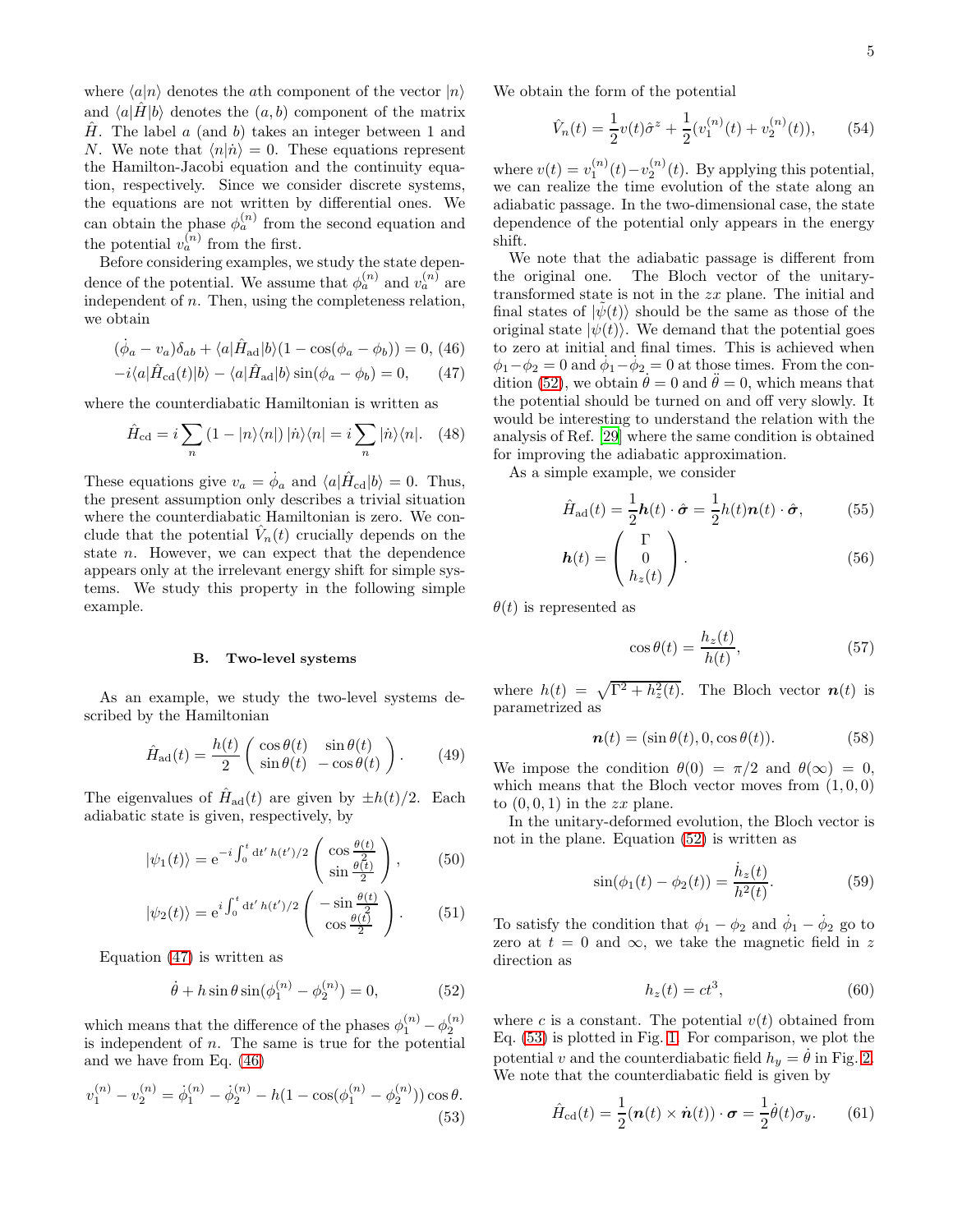

<span id="page-5-1"></span>FIG. 1. Potential  $v(t) = v_1(t) - v_2(t)$  in Eq. [\(53\)](#page-4-2). The phase difference  $\phi_1 - \phi_2$  is determined from Eqs. [\(59\)](#page-4-3) and [\(60\)](#page-4-4).



<span id="page-5-2"></span>FIG. 2.  $v(t)$  at  $c = 1$  and  $\Gamma = 2$ .  $h_y = \dot{\theta}$  represents the counterdiabatic field in Eq. [\(61\)](#page-4-5).

To see that the adiabatic passage of the unitary-deformed state is different from that of the original state, we plot the original Bloch vector  $n(t)$  and the vector after the deformation

$$
\tilde{\boldsymbol{n}}(t) = (\sin \theta(t) \cos \phi(t), \sin \theta(t) \sin \phi(t), \cos \theta(t)), (62)
$$

where  $\phi(t) = \phi_1(t) - \phi_2(t)$ . They are plotted in Fig. [3.](#page-5-3)

#### C. Choice of the unitary transformation

Up to this point, we used diagonal operators for the unitary transformation as we see in Eq. [\(40\)](#page-3-1). This choice is not necessary and we can consider a different type of the unitary transformation. In two-level systems, the most general form of the unitary transformation reads

$$
\hat{U}(t) = \exp(-i\phi_0(t) - i\phi(t)\boldsymbol{\sigma} \cdot \boldsymbol{n}(t)), \quad (63)
$$



<span id="page-5-3"></span>FIG. 3. Bloch vectors  $n(t)$  before the deformation (dashed line) and  $\tilde{\boldsymbol{n}}(t)$  after the deformation (bold).  $\boldsymbol{n}(0) = \tilde{\boldsymbol{n}}(0) =$  $(1, 0, 0)$  and  $n(\infty) = \tilde{n}(\infty) = (0, 0, 1)$ . We set  $c = 1$  and  $\Gamma = 2$ .

where  $n(t)$  represents a unit vector. If we take for example

$$
\boldsymbol{n} = \begin{pmatrix} \sin \varphi \\ 0 \\ \cos \varphi \end{pmatrix}, \tag{64}
$$

where  $\varphi$  is independent of t, we obtain

$$
\dot{\theta} = [v \sin \varphi - h \sin(\theta - \varphi)] \sin 2\phi, \qquad (65)
$$
  

$$
\frac{v}{2} [(\cos^2 \phi + \sin^2 \phi \cos 2\varphi) \sin \theta - \sin^2 \phi \sin 2\varphi \cos \theta]
$$
  

$$
= \dot{\phi} \sin(\theta - \varphi) - \frac{h}{2} \sin 2(\theta - \varphi) \sin^2 \phi.
$$
 (66)

For a given  $\varphi$ ,  $\phi$  and v are obtained by solving these equations. We note that the result at  $\varphi = 0$  corresponds to that in the previous subsection. A different choice of  $\varphi$  gives a different adiabatic passage and the control potential is changed accordingly.

Thus, we can consider many possible forms of the unitary transformation. In the present simple example, this is an unnecessary prescription but in principle this can be useful when the standard deformation does not work.

## <span id="page-5-0"></span>V. QUANTUM BRACHISTOCHRONE EQUATION

In the previous section, we have formulated the unitary deformation of the counterdiabatic driving. Here we formulate the problem using the quantum brachistochrone equation. This formulation allows us to understand what quantity characterizes the deformed system.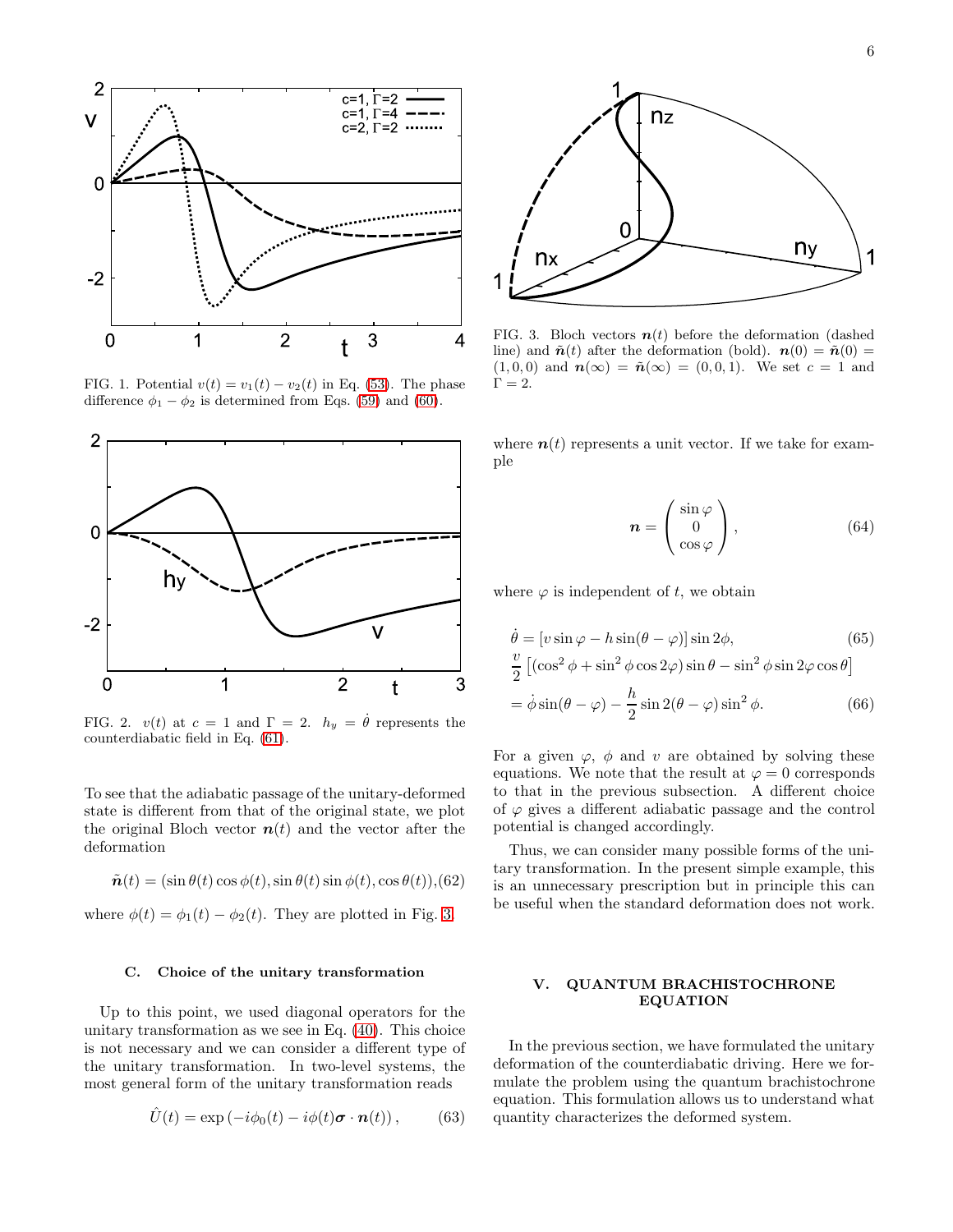## A. Formulation of the problem

We consider the Schrödinger equation in Eq.  $(1)$  with  $\hat{H}(t) = \hat{H}_{ad}(t) + \hat{H}_{cd}(t)$ . It is deformed as

$$
i\frac{\mathrm{d}}{\mathrm{d}t}|\tilde{\psi}(t)\rangle = (\hat{H}_{\mathrm{ad}}(t) + \hat{V}(t))|\tilde{\psi}(t)\rangle.
$$
 (67)

The potential  $\hat{V}(t)$  is diagonal in a specific basis. In the N-dimensional Hilbert space, the number of independent traceless diagonal operators are  $N - 1$ . Their basis operators commute with each other:

$$
[\hat{X}_a, \hat{X}_b] = 0 \quad (a, b = 1, 2, \dots, N - 1). \tag{68}
$$

They satisfy the orthonormal relations

$$
\operatorname{Tr}\hat{X}_a \hat{X}_b = \delta_{ab}.\tag{69}
$$

Using these operators, we can generally write

$$
\hat{V}(t) = \sum_{a=1}^{N-1} v_a(t)\hat{X}_a,
$$
\n(70)

where

$$
v_a(t) = \text{Tr}\,\hat{V}(t)\hat{X}_a. \tag{71}
$$

The original state  $|\psi(t)\rangle$  is changed by the unitary deformation to a deformed state  $|\psi(t)\rangle$ . They are related by the constraints

$$
|\langle \sigma | \psi(t) \rangle| = |\langle \sigma | \tilde{\psi}(t) \rangle|, \tag{72}
$$

where  $|\sigma\rangle$  with  $\sigma = 1, 2, \ldots, N$  represents a diagonal basis. This condition implies that the deformed state is written as

$$
|\tilde{\psi}(t)\rangle = \hat{U}(t)|\psi(t)\rangle, \tag{73}
$$

where the unitary operator is written in terms of diagonal operators

$$
\hat{U}(t) = \exp\left(-i\phi_0(t) - i\sum_{a=1}^{N-1} \phi_a(t)\hat{X}_a\right).
$$
 (74)

Using this setting we consider the optimization of the potential.

### B. Action

The optimization problem is formulated by defining the action to be minimized. It consists of four parts:

$$
S = \int dt (L_{\rm T} + L_{\rm S} + L_{\rm C1} + L_{\rm C2}).
$$
 (75)

The first term represents the time duration [\[6\]](#page-8-2)

$$
L_{\rm T} = \sqrt{\frac{\langle \dot{\tilde{\psi}} | (1 - | \tilde{\psi} \rangle \langle \tilde{\psi} |) | \dot{\tilde{\psi}} \rangle}{\langle \tilde{\psi} | (\hat{H}_{\rm ad} + \hat{V})^2 | \tilde{\psi} \rangle - \langle \tilde{\psi} | \hat{H}_{\rm ad} + \hat{V} | \tilde{\psi} \rangle^2}}, (76)
$$

which means the Fubini-Study distance divided by the velocity based on the Anandan-Aharonov relation. The other terms represent constraints. The second term is for the Schrödinger equation:

$$
L_{\rm S} = \langle \phi | \left( i \frac{\mathrm{d}}{\mathrm{d}t} - (\hat{H}_{\rm ad} + \hat{V}) \right) | \tilde{\psi} \rangle + (\text{h.c.}), \quad (77)
$$

where  $|\phi\rangle = |\phi(t)\rangle$  plays the role of a multiplier function. The third term denotes constraints for the potential:

$$
L_{\text{C1}} = \lambda_0 \text{Tr} \,\hat{V} + \sum_{b=1}^{N^2 - N} \lambda_b \text{Tr} \,\hat{V} \hat{Y}_b. \tag{78}
$$

where  $\{\hat{Y}_b\}_{b=1,\ldots,N^2-N}$  are traceless off-diagonal operators. They are the complements of diagonal operators  $\{\hat{X}_a\}_{a=1,\dots,N-1}$  and satisfy

$$
\operatorname{Tr}\hat{X}_a \hat{Y}_b = 0,\t(79)
$$

for arbitrary  $a$  and  $b$ .  $L_{C1}$  makes the trace and the offdiagonal elements of the potential zero. The last term of the action represents constraints for the state  $|\psi\rangle$ . We write

<span id="page-6-1"></span>
$$
L_{\rm C2} = \sum_{\sigma=1}^{N} \lambda_{\sigma} \left( |\langle \sigma | \tilde{\psi} \rangle|^2 - |\langle \sigma | \psi \rangle|^2 \right).
$$
 (80)

We note that the last term  $L_{C2}$  is not present in the original formulation [\[6](#page-8-2)]. The constraint for the state has not been studied before.

#### C. Quantum brachistochrone equation

Now that the action is defined, we can derive the quantum brachistochrone equation from the extremized condition. The extremization is performed on the potential and the state. We have s σ

<span id="page-6-0"></span>
$$
0 = \frac{\partial S}{\partial \langle \tilde{\psi} |}
$$
  
=  $i \frac{d}{dt} \left[ \frac{\hat{H}_{ad} + \hat{V} - \langle \tilde{\psi} | (\hat{H}_{ad} + \hat{V}) | \tilde{\psi} \rangle}{2\Delta E^2} \right] | \tilde{\psi} \rangle$   
+  $\left[ i \frac{d}{dt} - (\hat{H}_{ad} + \hat{V}) \right] | \phi \rangle + \sum_{\sigma} \lambda_{\sigma} | \sigma \rangle \langle \sigma | \tilde{\psi} \rangle,$  (81)

$$
0 = \frac{\partial S}{\partial \hat{V}}
$$
  
=  $-\frac{1}{2\Delta E^2} \Big[ (\hat{H}_{ad} + \hat{V})\hat{P} + \hat{P}(\hat{H}_{ad} + \hat{V})$   
 $-2\langle \tilde{\psi} | (\hat{H}_{ad} + \hat{V}) | \tilde{\psi} \rangle \hat{P} \Big] - (|\tilde{\psi}\rangle\langle\phi| + |\phi\rangle\langle\tilde{\psi}|) + F.$  (82)

We use the following notations:

$$
\hat{P} = |\tilde{\psi}\rangle\langle\tilde{\psi}|,\tag{83}
$$

$$
\Delta E^2 = \langle \tilde{\psi} | (\hat{H}_{\text{ad}} + \hat{V})^2 | \tilde{\psi} \rangle - \langle \tilde{\psi} | (\hat{H}_{\text{ad}} + \hat{V}) | \tilde{\psi} \rangle^2, (84)
$$
  

$$
N^2 - N
$$

$$
\hat{F} = \sum_{b=0}^{N^2 - N} \lambda_b \hat{Y}_b.
$$
\n(85)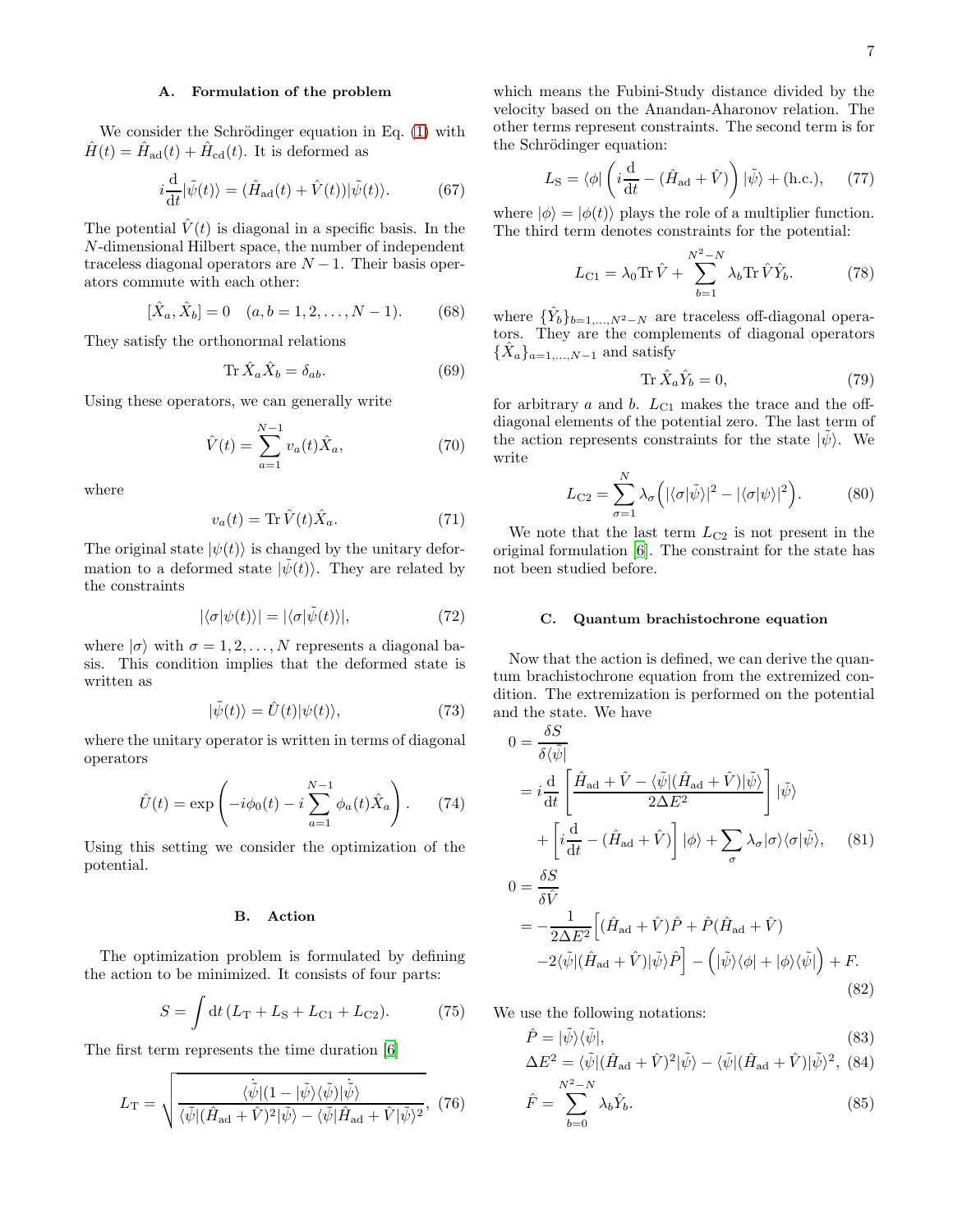These are time-dependent functions.

Equation [\(81\)](#page-6-0) is for  $|\phi\rangle$  and is written as

$$
i\frac{\mathrm{d}}{\mathrm{d}t}|\phi\rangle = (\hat{H}_{\text{ad}} + \hat{V})|\phi\rangle - i\frac{\mathrm{d}\hat{D}}{\mathrm{d}t}|\tilde{\psi}\rangle - \sum_{\sigma} \lambda_{\sigma}|\sigma\rangle\langle\sigma|\tilde{\psi}\rangle,\tag{86}
$$

$$
\hat{D} = \frac{\hat{H}_{\text{ad}} + \hat{V} - \langle \tilde{\psi} | (\hat{H}_{\text{ad}} + \hat{V}) | \tilde{\psi} \rangle}{2\Delta E^2}.
$$
\n(87)

The solution is written in the form

$$
|\phi(t)\rangle = \hat{T}(t) \left[ |\phi(0)\rangle - (\hat{T}^{\dagger}(t)\hat{D}(t)\hat{T}(t) - \hat{D}(0))| \tilde{\psi}(0) \rangle + i \sum_{\sigma} \int_{0}^{t} dt' \lambda_{\sigma}(t') \hat{T}^{\dagger}(t') |\sigma\rangle \langle \sigma | \hat{T}(t') | \tilde{\psi}(0) \rangle \right],
$$
\n(88)

where  $\hat{T}(t)$  is the time-evolution operator of the Hamiltonian  $\hat{H}_{ad}(t) + \hat{V}(t)$  with the initial condition  $\hat{T}(0) = 1$ . Inserting this expression into the second equation [\(82\)](#page-6-0), we obtain

$$
\hat{F}(t) = |\tilde{\psi}(t)\rangle\langle\phi(t)| + |\phi(t)\rangle\langle\tilde{\psi}(t)|
$$
  
+
$$
\hat{D}(t)|\tilde{\psi}(t)\rangle\langle\tilde{\psi}(t)| + |\tilde{\psi}(t)\rangle\langle\tilde{\psi}(t)|\hat{D}(t)
$$
  
=
$$
\hat{T}(t)\Big\{|\tilde{\phi}(0)\rangle\langle\tilde{\psi}(0)| + |\tilde{\psi}(0)\rangle\langle\tilde{\phi}(0)|
$$
  
+
$$
i\Big[\hat{Z}(t), \hat{P}(0)\Big]\Big\}\hat{T}^{\dagger}(t),
$$
(89)

where

$$
|\tilde{\phi}(0)\rangle = |\phi(0)\rangle + \hat{D}(0)|\tilde{\psi}(0)\rangle, \tag{90}
$$

$$
\hat{Z}(t) = \sum_{\sigma} \int_0^t dt' \,\lambda_{\sigma}(t') \hat{T}^{\dagger}(t') |\sigma\rangle\langle\sigma| \hat{T}(t'). \qquad (91)
$$

The operator  $\hat{F}(t)$  satisfies the differential equation

$$
i\frac{\mathrm{d}\hat{F}(t)}{\mathrm{d}t} = \left[\hat{H}_{\text{ad}}(t) + \hat{V}(t), \hat{F}(t)\right] - \sum_{\sigma} \lambda_{\sigma}(t) \left[|\sigma\rangle\langle\sigma|, \hat{P}(t)\right]. \tag{92}
$$

If the second term of the right-hand side is absent, this equation indicates that  $\hat{F}(t)$  is a dynamical invariant quantity [\[30\]](#page-9-0). The presence of the state-constraint term changes this standard interpretation.

At  $t = 0$ ,  $\hat{F}$  is written as

$$
\hat{F}(0) = |\tilde{\phi}(0)\rangle\langle\tilde{\psi}(0)| + |\tilde{\psi}(0)\rangle\langle\tilde{\phi}(0)|, \tag{93}
$$

where  $|\psi(0)\rangle$  is an arbitrary vector. We assume that the initial state is one of the eigenstates of  $\hat{H}_{ad}(0)$  and the potential is absent at  $t = 0$ . Thus, we choose

$$
\hat{F}(0) = |\tilde{\psi}(0)\rangle\langle\tilde{\psi}(0)|. \tag{94}
$$

Then,

$$
\hat{F}(t) = \hat{P}(t) + i\hat{T}(t)[\hat{Z}(t), \hat{P}(0)]\hat{T}^{\dagger}(t). \tag{95}
$$

This equation shows that the operator defined as

<span id="page-7-0"></span>
$$
\hat{I}(t) = \hat{F}(t) - i\hat{T}(t)[\hat{Z}(t), \hat{P}(0)]\hat{T}^{\dagger}(t)
$$
(96)

represents the dynamical invariant in the unitarydeformed evolution. This operator satisfies the equation for the invariant

$$
i\frac{\mathrm{d}\hat{I}(t)}{\mathrm{d}t} = \left[\hat{H}_{\text{ad}}(t) + \hat{V}(t), \hat{I}(t)\right].\tag{97}
$$

The quantum brachistochrone equation shows that the unitary-deformed system is characterized by a dynamical invariant. It is different from the invariant of the original state before the deformation. The formulation using the invariant was done in Ref. [\[20\]](#page-8-13) for scale-invariant systems. Our result implies that the method of the unitary deformation is equivalent with the invariant-based method and can be applied to general systems.

#### D. Two-level systems

As an example, we consider the two-level system treated in Sec. [IV B.](#page-4-6) The adiabatic Hamiltonian is given in Eq. [\(49\)](#page-4-7) and we consider one of the adiabatic states in Eq. [\(50\)](#page-4-8). The constraints for the Hamiltonian are represented as

$$
\hat{F}(t) = \lambda_0 + \lambda_3(t)\sigma^z + \lambda_1(t)\sigma^x, \tag{98}
$$

In the counterdiabatic driving, this operator represents the invariant as

$$
\hat{F}(t) = |\psi_1(t)\rangle\langle\psi_1(t)| = \frac{1}{2} \begin{pmatrix} 1 + \cos\theta(t) & \sin\theta(t) \\ \sin\theta(t) & 1 - \cos\theta(t) \end{pmatrix},
$$
\n(99)

and the counterdiabatic field is given by Eq. [\(61\)](#page-4-5). In the presence of the additional constraint for the state [\(80\)](#page-6-1), the equation for  $\hat{F}(t)$  is written as

$$
i\frac{\mathrm{d}\hat{F}(t)}{\mathrm{d}t} = \left[\hat{H}_{\rm ad}(t) + \hat{V}(t), \hat{F}(t)\right] - \frac{\lambda_z(t)}{2} \left[\sigma^z, \hat{P}(t)\right].\tag{100}
$$

The last term affects the  $\sigma^x$  and  $\sigma^y$  terms in  $\hat{F}(t)$  and changes the optimal path as we see in Fig. [3.](#page-5-3) The invariant in Eq. [\(96\)](#page-7-0) is given by

<span id="page-7-1"></span>
$$
\hat{I}(t) = \lambda_0 + \lambda_3(t)\sigma_z + \left(\lambda_1(t) + \tilde{\lambda}_z(t)\sin\phi(t)\right)\sigma^x
$$

$$
+ \tilde{\lambda}_z(t)\cos\phi(t)\sigma^y,
$$
(101)

where

$$
\tilde{\lambda}_z(t) = \int_0^t dt \,\lambda_z(t')\sin\theta(t'). \tag{102}
$$

The coefficient  $\tilde{\lambda}_z(t)$  depends on the history of the time evolution, which means that the optimized path cannot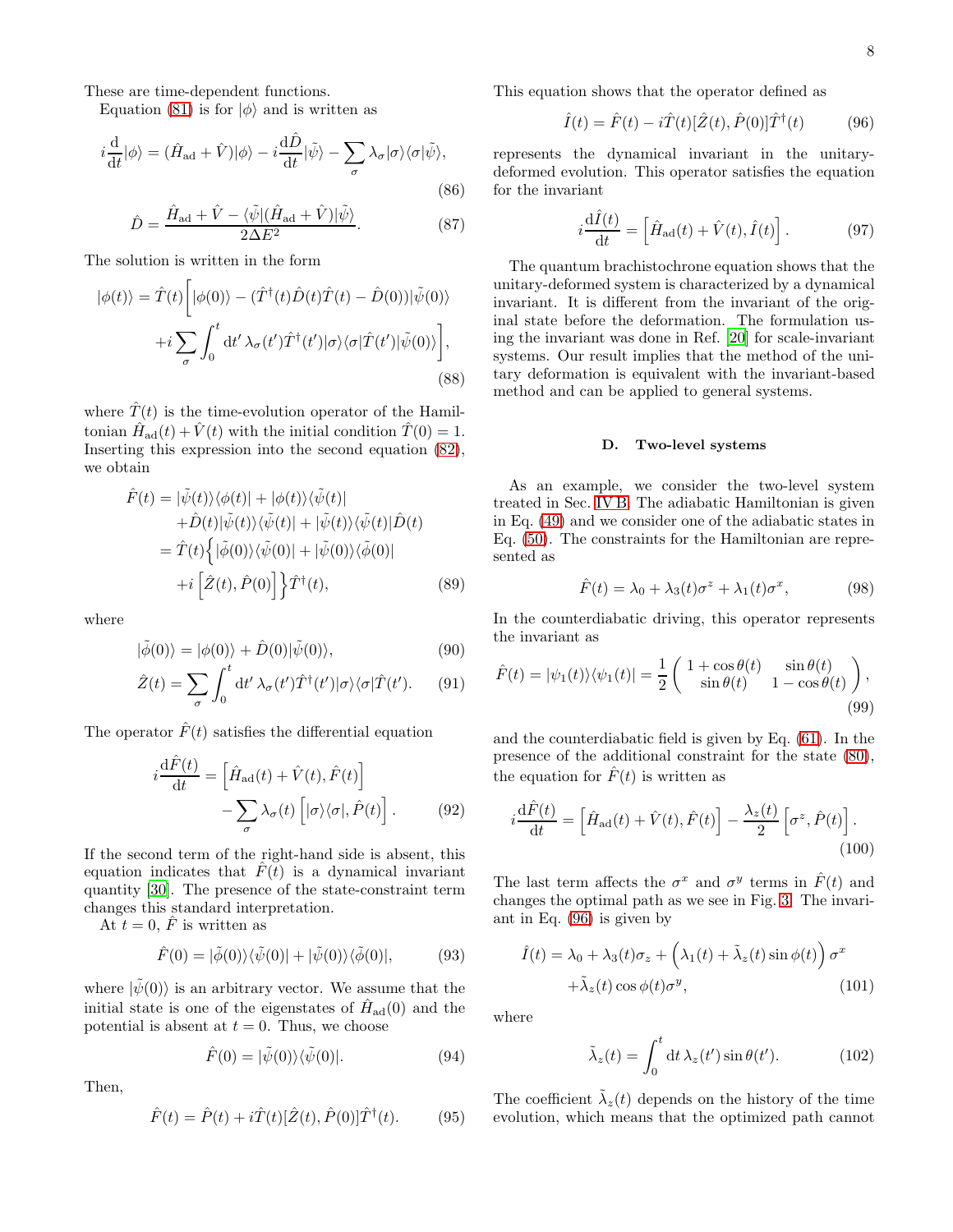be determined from the geometry of the original adiabatic state. Imposing the condition that Eq. [\(101\)](#page-7-1) represents the invariant, we can find the explicit form of the potential  $\hat{V}(t)$ . We do not explicitly perform such a calculation here since it is not a convenient method for finding the potential. The present formulation is conceptually important and will be useful to understand the method from a general principle.

#### <span id="page-8-16"></span>VI. SUMMARY

We have formulated the method of unitary deformation. The counterdiabatic Hamiltonian which supports the adiabatic state evolution is represented by a local potential. The main results are presented in Eqs. [\(29\)](#page-2-3) and [\(30\)](#page-2-4) for potential systems and Eqs. [\(52\)](#page-4-1) and [\(53\)](#page-4-2) for discrete systems. The advantage of this method is that the counterdiabatic potential is constructed from the single adiabatic state. It is not necessary to know all eigenstates of the adiabatic Hamiltonian. The form of the potential is written immediately once we specify the adiabatic state. Instead of this property, the form of the potential is dependent on the state to accelerate. However, for several cases such as two-level systems and one-dimensional systems with the scale invariance, the dependence can be reduced to the irrelevant energy shift.

convenient form of the potential. From the analysis of the quantum brachistochrone equation, we find that our method can be formulated by using the dynamical invariant as was done in other acceleration methods [\[5\]](#page-8-1). Our formulation may not be useful to find the explicit form of the invariant. Rather, it is important to notice that we can formulate the methods in a unified way. We expect that the present analysis enhances the applicability of the method of shortcuts to adiabaticity.

arbitrariness, we have many possibilities to find a more

#### ACKNOWLEDGMENTS

The author is grateful to S. Masuda for stimulating discussions. This work was supported by Japan Society for the Promotion of Science KAKENHI Grant No. 26400385.

#### REFERENCES

- <span id="page-8-0"></span>[1] M. Demirplak and S. A. Rice, J. Phys. Chem. A 107, 9937 (2003).
- [2] M. Demirplak and S. A. Rice, J. Phys. Chem. B 109, 6838 (2005).
- [3] M. V. Berry, J. Phys. A: Math. Theor. 42, 365303 (2009).
- [4] X. Chen, A. Ruschhaupt, S. Schmidt, A. del Campo, D. Guéry-Odelin, and J. G. Muga, Phys. Rev. Lett. 104, 063002 (2010).
- <span id="page-8-1"></span>[5] E. Torrontegui, S. Ibáñez, S. Martínez-Garaot, M. Modugno, A. del Campo, D. Guéry-Odelin, A. Ruschhaupt, X. Chen, and J. G. Muga, Adv. At. Mol. Opt. Phys. 62, 117 (2013).
- <span id="page-8-2"></span>[6] A. Carlini, A. Hosoya, T. Koike, and Y. Okudaira, Phys. Rev. Lett. 96, 060503 (2006).
- <span id="page-8-3"></span>[7] K. Takahashi, J. Phys. A: Math. Theor. 46, 315304 (2013).
- <span id="page-8-4"></span>[8] J.-F. Schaff, X.-L. Song, P. Vignolo, and G. Labeyrie, Phys. Rev. A 82, 033430 (2010).
- [9] J.-F. Schaff, X.-L. Song, P. Capuzzi, P. Vignolo, and G. Labeyrie, Europhys. Lett. 93, 23001 (2011).
- [10] M. G. Bason, M. Viteau, N. Malossi, P. Huillery, E. Arimondo, D. Ciampini, R. Fazio, V. Giovannetti, R. Mannella, and O. Morsch, Nature Phys. 8, 147 (2012).
- <span id="page-8-5"></span>[11] J. Zhang, J. H. Shim, I. Niemeyer, T. Taniguchi, T. Teraji, H. Abe, S. Onoda, T. Yamamoto, T. Ohshima, J. Isoya, and D. Suter, Phys. Rev. Lett. 110, 240501 (2013).
- <span id="page-8-6"></span>[12] X. Chen, E. Torrontegui, and J. G. Muga, Phys. Rev. A 83, 062116 (2011).
- <span id="page-8-7"></span>[13] A. del Campo, M. M. Rams, and W. H. Zurek, Phys. Rev. Lett. 109, 115703 (2012).
- <span id="page-8-8"></span>[14] T. Opatrný and K. Mølmer New J. Phys. 16, 015025 (2014).
- <span id="page-8-9"></span>[15] S. Ibáñez, X. Chen, E. Torrontegui, J. G. Muga, and A. Ruschhaupt, Phys. Rev. Lett. 109, 100403 (2012).
- <span id="page-8-10"></span>[16] S. Martínez-Garaot, E. Torrontegui, X. Chen, and J. G. Muga, Phys. Rev. A 89, 053408 (2014).
- <span id="page-8-11"></span>[17] K. Takahashi, Phys. Rev. E 87, 062117 (2013).
- <span id="page-8-12"></span>[18] A. del Campo, Phys. Rev. Lett. **111**, 100502 (2013).
- [19] A. del Campo and M. G. Boshier, Sci. Rep. 2, 648 (2012).
- <span id="page-8-13"></span>[20] S. Deffner, C. Jarzynski, and A. del Campo, Phys. Rev. X 4, 021013 (2014).
- <span id="page-8-14"></span>[21] S. Masuda and K. Nakamura, Phys. Rev. A 78, 062108 (2008).
- <span id="page-8-20"></span>[22] S. Masuda and K. Nakamura, Proc. R. Soc. A 466, 1135 (2010).
- <span id="page-8-21"></span>[23] S. Masuda and K. Nakamura, Phys. Rev. A 84, 043434 (2011).
- <span id="page-8-19"></span>[24] E. Torrontegui, S. Martínez-Garaot, A. Ruschhaupt, and J. G. Muga, Phys. Rev. A 86, 013601 (2012).
- [25] S. Masuda and S. A. Rice, Phys. Rev. A 89, 033621 (2014).
- <span id="page-8-15"></span>[26] K. Takahashi, Phys. Rev. A 89, 042113 (2014).
- <span id="page-8-17"></span>[27] D. Guéry-Odelin and J. G. Muga, Phys. Rev. A  $90$ , 063425 (2014).
- <span id="page-8-18"></span>[28] H. R. Lewis and P. G. L. Leach, J. Math. Phys. 23, 2371 (1982).
- <span id="page-8-22"></span>[29] S. Morita, J. Phys. Soc. Jpn. 76, 104001 (2007).